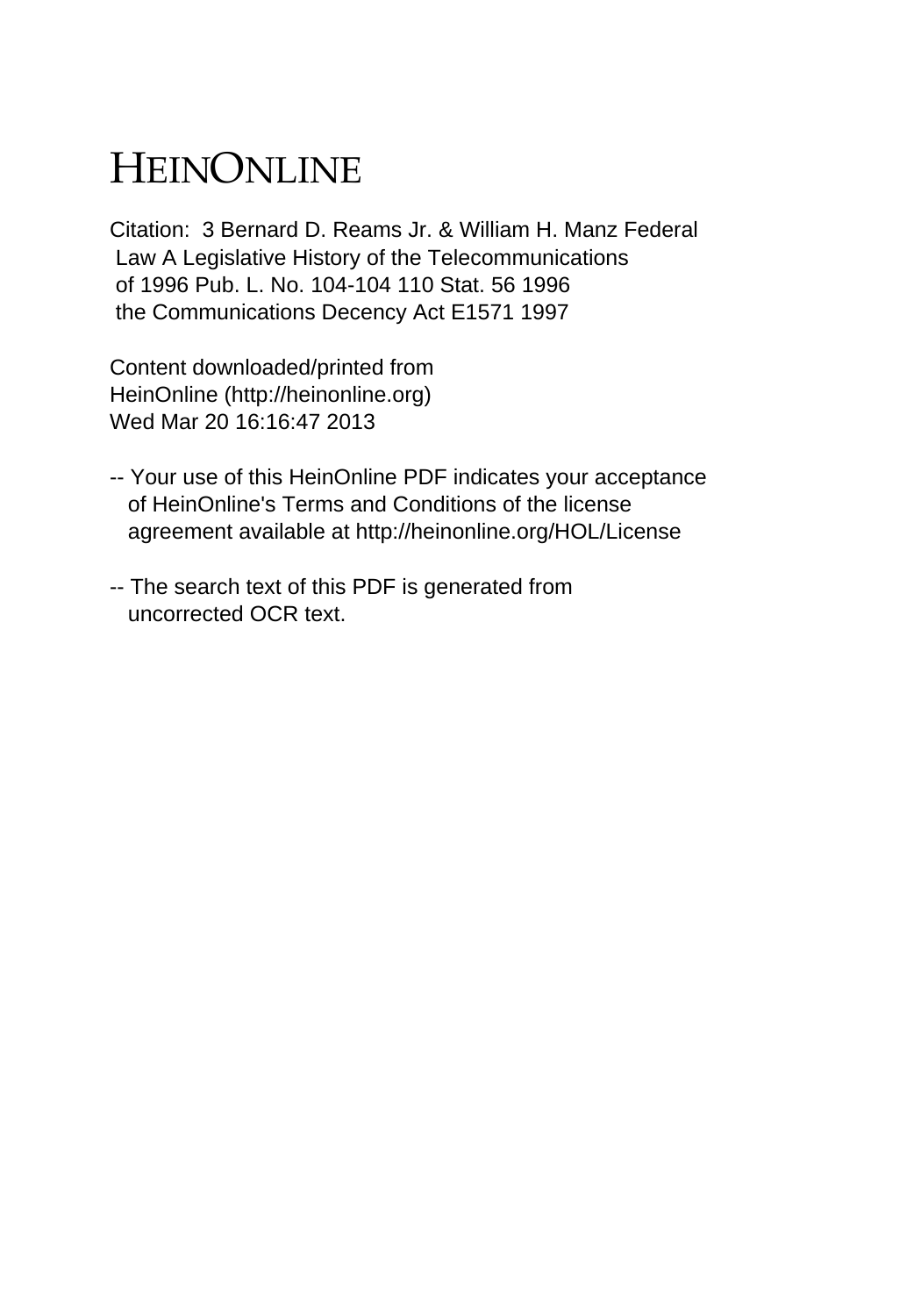### **EXTENSIONS** OF REMARKS

CABLE AMENDMENT

# **IV CABLE AREA**<br> **HON. EDWARD J. MARKEY**

#### **OF MASSACHUSETTS IN** THE **HOUSE OF** REPRESENTATIVES

*Monda,.* **July** *31. 1995* Mr. MARKEY. Mr. Speaker, the Nation's

cable monopolies are trying to persuade the Congress to dismantte the rate regulation **rules that** have saved consumers over **\$3 billion** since **1993.**

They are trying **to** break free **from** consumer protection rules before competition arrives to **offer** Americans an affordable marketplace

gress goes along?

ited channels?

wise, without effective competition to give **con** sumers a real choice, the cable industry is going to give us reruns.

**Reruns of the exorbitant prices charged for<br>equipment.**<br>A rerun of the same horror story for the

American consumer.

That's right **ift** cable consumers have a TV clicker **in** one hand, they better be holding onto **their** watets with the other because the telecommunications **bill** moving through Con- gress is going to raise cable rates. *"* The House bill would lift all rate regulation

on cable programming, either immediately on **small** systens--representing about **30** percent of consumers--or **15** months after the date of

enactment for the **rest of** the country. **And** when they're deregulated the cable **me**nopolists will return to past practice and con-sumers will be forced to refive that past again.

Many cable operators **will** use their new-found freedom to charge exorbitant rates. The new 18-inch Direct Broadcast Satellite

dishes will not hold them beck as long as **it's**

And the telephone companies won't hold **back** cable rate hikes until they show up and start delivering the goods. And the cold reality **Is that** no telephone company is currently **of**fering cable service on a commercial basis in<br>competition with a cable company.

competition with a cable company. **In** fact, a recent front page story in the Wall Street Journal made **it** dear that **the** phone companies aren't coming soon. The article stated that the Bell cormpanies are unlikely to reach 25 percent **of the** country with a **com-**peting video service until welt after the year 2000. The chairman **of** one **of** the Bell company's multimedia group stated **that** simply aim ing at the **25** percent mark in the next **7** years would be "very optimistic."<br>Would be "very optimistic."<br>The hooplah many of **us heard as recently** 

as a few months ago about a video world with over **500** channels being offered to millions **of**

consumers **by** the end of the year is pure fantasy. The high tech **hype** has confronted engi-neering reality. The phone compares are still figuring out how to make the technology work.

To pretend, as H.R. **1555** does, that **15** months from now, this world will have sud-denly changed to one of widespread delivery of commercially competitive cable service **from**

a telephone company, is sheer folly. As in any industry, the cable world has its share of bad actors. They will see their **un**regulated monopoly opportunities, and they will take them.

The blindly deregulatory provisions in the pending telecommunications bills **will** take us back to the recent past where from **1986** to **1989** the **U.S.** General Accounting Office found that. on average, the price of basic cable services rose more than 40 percent-3 times the rate of **inflation** over that time.

As most of you know, things got so bad that in **t992** Congress had to act The current law already stipulates that when a cable company faces effective competition the cable compa-ny's rates are deregulated.

**I** believe we should stick with a competitionbased telecommunications policy. Competition offers consumers choice. Competition will bring lower prices. Competition will drive infrastructure development and innovation.

The Markey-Shays amendment will correct many of the anticonsumer, anticompetitive cable provisions of H.R. **1555.**

The Markey-Shays amendment will allow cable operators flexibility in the rates they charge for cable programming services, but will restrain operators from engaging in rate gouging. The Markey-Shays amendment says that until a cable operator faces effective competition in the marketplace, that operator must charge reasonable rates.<br>Bates will be deemed

ates will be deemed unreasonable if they exceed, on a per channel basis, the percentage annual increase in the Consumer Price Index.

Again, these limitations on how high cable rates can go are temporary provisions. The Cable Act **of** 1992 already has put provisions **in** the law that state that when a competitor reaches **50** percent of the homes in a fran**chise** area and **15** percent take that after-native, the incumbent cable operator's rates are deregulated.<br>H.R. 1555 also modifies the complaint

threshold that must be met to review cable rates charged to ascertain whether they *ex*ceed legal lirritations. **The** legislation requires that **10** consumers or **5** percent of al subscrib-ers of a cable system, whichever is greater, must complain to the **FCC** to induce a rate proceeding. In other words, H.R. **1555** would require that in a cable system **of 200,000** sub-scribers, that **10,000** consumers would have to complain.

This is absurd. Moving the complaint level to **5** percent of subscribers is a **clear attempt to** create an impossibly high threshold in order to insulate cable companies from provisions originally designed in the Cable Act **of 1992** for consumer protection **and** empowerment

Another anticormpetitive provision in the **bil!** is the repeal **of** prohibitions on predatory pric-

ing. Not only does H.R. **1555** prematurely **de-**regulate cable monopolies, **I** contains provisions that would snuff out fledging competitors before they can take wing in a community. **It** would allow cable monopolies to target unfairy **a** new competitor's customers for temporar lower prices and special offers. These lower prices and special offers to undercut a competitor would not be available to all subscribers in the cable systems' franchise areas Rather, other subscribers would **subsidize** lower rates to undercut competitors. In this way, cable monopolies can crush competition in its cradle.

Nascent competitors, such as wireless cable systems and direct broadcast satellite [DBS] systems, would suffer greatly from this anti-competitive provision. H.R. **1555** would significantly thwart the ability **of** consumers to reap the benefits of competition in the **form** of greater choice, higher quality, and lower price,<br>if section 202(g) is retained in the bill.<br>Not content simply to deregulate monopolies

before competition arrives, **H.R. 1555 frus.** trates, rather than promotes, the emergence **of** a competitive market. The current cable provisions constitute a glaring flaw in a bill whose ostensible purpose is to promote competition in the telecommunications marketplace. The Markey-Shays amendment will retain

the uniform pricing rules on cable operators. Finally, the Markey-Shays amendment wil

scale back the sweeping definition of small cable system contained in the bill.

As I have mentioned before, the bilt<br>deregulates rates for cable programming serv ices for so-called "small cable systems" **imme-**diately upon enactment. These are systems which largely serve rural America. AS a result, it win be consumers **in rural**

America who see their cable rates **rise** first. **H.R. 1555** deregulates any cable system which has less than 1 percent of all cable subscribers (approximately **600,000** subscribers: and is not affiliated with an entity that earns in excess **of \$250** million in gross annual reve nues.

According to the **FCC,** this provision would deregulate cable systems affecting **28.8** percent of all cable subscribers.

The Markey-Shays **amendment** would **de** fine small cable systems as those that directly serve fewer than **10,000** cable subscribers in its franchise area **and** have in aggregate less than **250,000** subscribers.

**I** believe that the cable provision of H.R. **1555** go **far** astray **of** a coripetition-baseo telecommunications policy. They are opposed **by** the administration. They are opposed **by** consumer groups. They should be amended **to** protect consumers **until** competition arrives to offer an affordable marketplace choice.

**MARKEY BROADCAST AMENDMENT** 

The drastic and indiscriminate elimination of mass media ownership rules proposed **by** this bill would eviscerate the public interest **prin-**ciples of diversity and localism. Instead, H.R.

\* **This** "bullet" symbol identifies statements or insertions which **are** not spoken **by** a Member of the Senate on the floor. Matter set in this **typeface** indicates words insened or appended, rather than spoken, **by** a Member of the House on the floor.

choice.<br>Cable consumers should be on red aler What's in store for the American public if Con-

What is the cable Industry offering consum-ers? Free remotes? Special discounts? Untim-

No. Although we might wish it were other-

going to give us reruns.<br>- Reruns of the hyper-inflationary rate hikes<br>that were the norm before Congress reined in

the monopolies.

rerun of the same horror story for the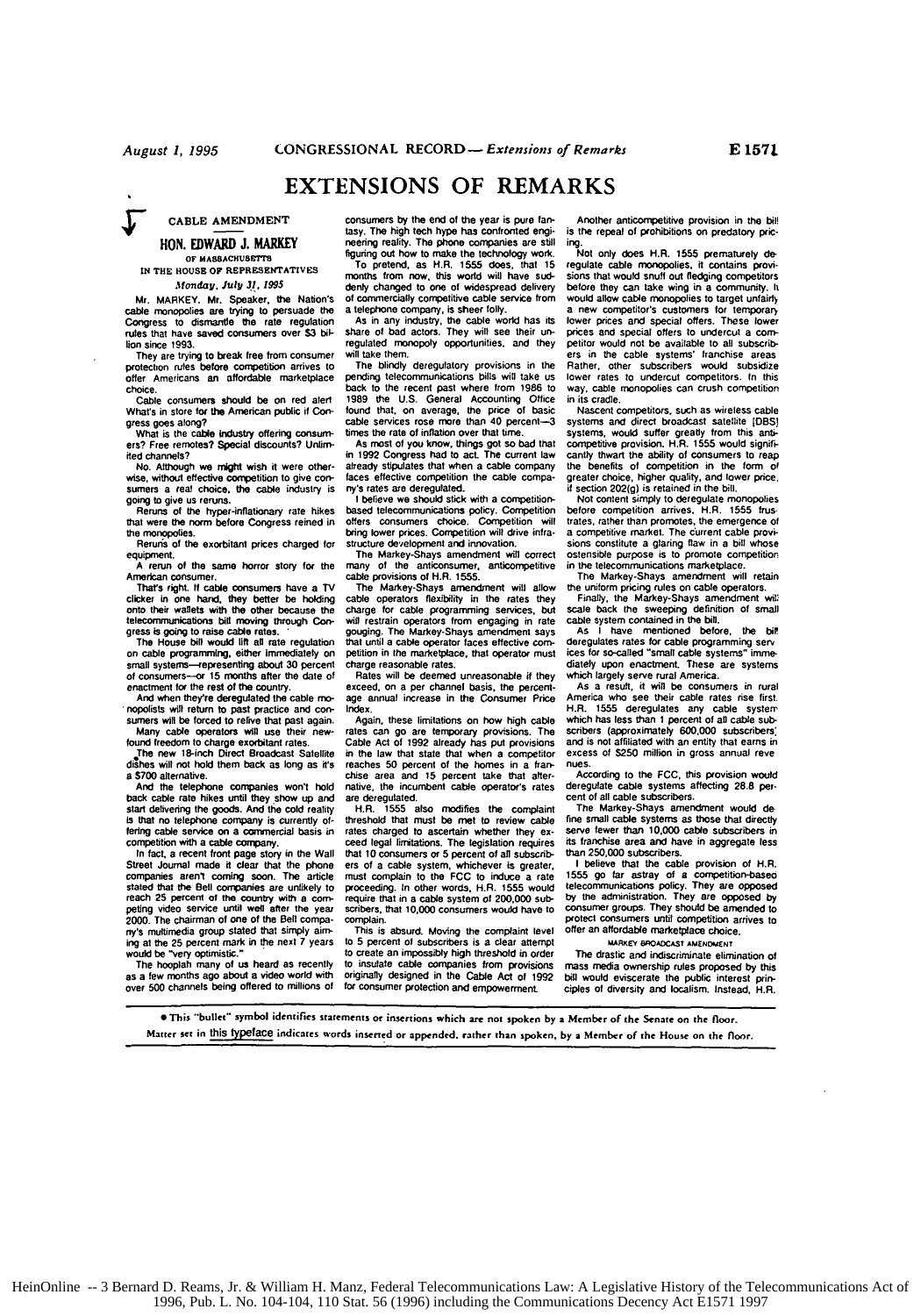**1555** wil concentrate great wealth and media power in the hands **of** a few. **It** allows for **the** concentration of television, radio, cable and newspaper properties **in** a way that will make Citizen Kane look like an underachiev

The mass media provisions of H.R. **1555.** which were adopted **in** the **form** of an amend**mert** offered by Mr. Steams (R-FL), are sweeping in scope. The network duopoly rule is repealed. The broadoast-cable crossownership **rule** is repealed. The networkcable crossownership rule is repealed. The broadcast rule is repealed. The broadcastnewspaper crossownership rule is repeated. Natonal limits on radio station ownership are repealed. Units on local ownership **of** radio stations are also eliminated. The one-to-a-<br>market rule is repealed, allowing for the creation of television duopolies in local markets. Finally, the national audience reach limitation for television networks is allowed to double from **25** percent of the country to **50** percent. The aggregate effect of these changes are

**to** move telecommunications policy back to the 1930's. They will encourage the rapid consolidation of mass media ownership in this country and the elimination **of** diverse sources of opinion and expression. They are a powerful **toxin** to democracy and a death knell for community control of its own media. H.R. **1555** wit ensure that mass media out-

lets increasingly became beholden to policies and programming originating in New York and Hollywood. The bill encourages the hoarding of media

power to truly nightmarish proportions; in a particular town one large company could con-<br>particular town one large company could con-<br>trol 2 TV stations, an unlimited number of TV stations, an unlimited radio stations, the only newspaper **in** town, the town's only cable system, and in small towns the local phone company. Such control over<br>the local media marketplace would give the<br>ownet a huge advantage in dictating the terms **for** advertising. More importantly, it also furnishes this local media potentate with dramatic power to influence coverage and public **opin**ion on hundreds **Of** issues of concern to the citizens of that local community.

The **bill** repeals local media cross-ownership rules between television stations, cable **tems** and newspapers, allows for unlimited AM and FM radio ownership on both the national and local levels, allows the national television networks to consolidate and to double their audience reach, and permits people to own 2 television stations within a community. Rather than promoting a forward-looking media policy for a **21st** century economy, these provisions return us to the 1930's-era when there were very few media owners in most communities.

te current rules, which have successfully created a level **of** media diversity in this country that is the envy of the world, were **not** the sole creation of liberals. They were implemented on a bipartisan basis by both liberals and conservatives, Democrats and Republicans, to mitigate against media concentration and to promote competition and diversity. **Such** media concentration was not a **theo-**

retical possibility. During the 1930's, **NBC** had a Red and a Blue television network. In 1941, **the FDR** administration barred dual network ownership and required **NBC** to divest **itself** of its Blue network. That network became the American Broadcasting Co. After waiting decades for the emergence of a fourth competing **network** (FOX), the House bill would allow FOX to **buy CBS** and permit **NBC** and **ABC** to

merge back together again after a 50-year hiatus. This ill-advised proposal will lead to less

choice, less diversity, less competition. On the local level, powerful conglomerates in **the** 1960's and 1970's were amassing mul**tiple** ownership of media outlets. At **the** time, in the top **50** television markets (comprising **75** percent of the Nation's television homes), **30** markets had one of the local TV stations owned by a major newspaper in the same market. **By 1967,** some **76** communities had only one AM radio station and only one daily newspaper, with cross-ownership interests **be**tween **the** two. Fourteen communities had one AM radio station, one television station, and only one daily newspaper, all. commonly owned. Moreover, in **1968** it was reported that the infant cable industry was already seeing a trend toward media concentration, with **30** percent of cable systems controlled by broad-<br>casters.

Across the country, media moguls were assembling what was called a Royal Flush: one person or company would own a local tele-vision station, an FM station, an AM station, the daily newspaper and the cable system.

**And** who stepped in to implement rules to prevent **the** unhealthy accumulation of media power? **Why, it** was the Nixon and Ford **Ad**ministrations that found the trend so disturbing they decided to take action. The Republicanled **FCC** in that era, reflecting main street, small town sensibility on media concentration issues, adopted restrictions on mass media ownership to further the twin goals of diversity and competitio

Now who is threatened **by** the communications cannibalism in media properties that would **be** unleashed **by** the current House proposal? Local television affiliates and independ-ent TV stations, small radio stations with **innovative** but niche programming formats. familyrun newspapers struggling to remain **inde**pendent are endangered species in a new digital Darwinism where only the communications colossi can survive. Every local town and hamlet runs the risk of

becoming real life Pottersville, the mythical<br>town that Jimmy Stewart prevented from exist-<br>ing in the 1946 classic "It's a Wonderful Life."<br>The House bill would allow for the aggrega-

tion of mass media power that far exceeds the Royal Flush in local markets. **Such** a historic public policy reversal poses grave repercus-**sions** for democratic government. Since the time **of** Jefferson, access **to** a diversity **of in**formation and opinions on the important issues of the day was considered essential **to** the workings of democracy. In an era when we are searching for ways

to break **down** monopolies and provide consumers with greater **choice,** the telecommuni cations bill returns us to a bygone era and resurrects **the** possibility that the emerging multimedia milieu will be dominated **by** a few communications cartels. **My** amendment addresses two key issues iv

the bill.

**REPEAL OF THE BROACAST-CABLE CPOSSCWNERSHP RULE**

This rule prevents TV-cable combinations within local markets. Adopted **by the FCC** during the Nixon administration, this **rule** helps to protect fair competition in the local media mar-ketplace and safeguards diversity in mass media outlets **within** local communities. Simply put, this rule prevents a cable system from acquiring **a** locai TV station in the same city.

Television broadcasters today rely upon **so**called **must** carry rules to **ensure their** carriage on locat cable systems. These rules are currently subject to litigation in the courts,

**If** the court invalidates these **rules, the** broadcast-cabte crsssownership repeal con. tained in H.R. **1555** could have adverse **con**sequences. For example, **it** a cable **company** has a financial interest in one of **the** TV **stations** within the local market (or 2 TV stations **it** it is one of **the** new local duopolies permitted by H.R. **1555),** some or all of the remaining broadcasters may **be** refused carriage or discriminated against in such carriage. safeguards, repeal of this rule would allow a local cable system-local television **combination** to utilize the bottleneck of cable system as cess to **stifle** media voices and distort **the** advertising markst

Yet even without any tudicial decision with respect to the status of **must** carry obligations, repeal of this rule **wit** have anticonoptitive consequences. H.R. **1555** does not extend must carry **rights** to any **new** channels offered **by** broadcasters. In developing new section **336** of the Communication Act of 1934. the authors of **H.R. 1555** stipulate that if the Cornmission decides to award additional licenses for advanced television services, the supplementary services or channels that a broad-caster may develop utilizing digital compres**sion** are not granted mast carry **rights** on cable systems.

Although numerous broadcasters in **a** local-**ity** might be using digital compression tech-nology to create **3,** 4, or **5** additional TV charynets each, the cable system is not obligated to carry these additional channels. **This Is** a corn-petitively neutral provision **only it an the local** television stations are treated **by** the cable system In similar fashion. With repeal **of** the broadcast-cable

crossownership rule, however, the local cable system could immediately favor the felevision station in which it had a financial interest. The cable system could do **this** simply by carrying the additional or supplementary channels and services of that TV station **and** denying such opportunity to the other broadcasters within the same community.

**OEREGULATION OF THE NATIONAL TV AUDIENCE REACH<br>
LIMITATION<br>The bill would lift the current cap limiting tel-**

evision networks to 25-percent coverage of the Nation to **35** percent immediately. It wotild then be lift the **cap** to **50** percent **1** year later. **I** believe that **the** relationship between net-

works and television affiliates has served our country well. **H.R. 1555** does more than **tip** the balance between TV networks and their affili**ates** toward the networks. It completely disrupts that balance. Local broadcasters in communities across

the country are fighting **to** remain local broad-casters in this legisltfion. Increasing the **na**tional audience caps to **50** percent puts local-**ism in jeopardy.** The doubling of the audience cap will hurt diversity. The nature of the network-affiliate relation-

ship today is that networks must count on their affiliates to air national programming while affiliates count on the networks to provide na**tional** news, sports and entertainment to add a mix of local news and independently-produced programming. lilting the balance too much toward the networks will create **a** concentration of nationally-produced programming and a corresponding loss of locally-oriented orogrammirn.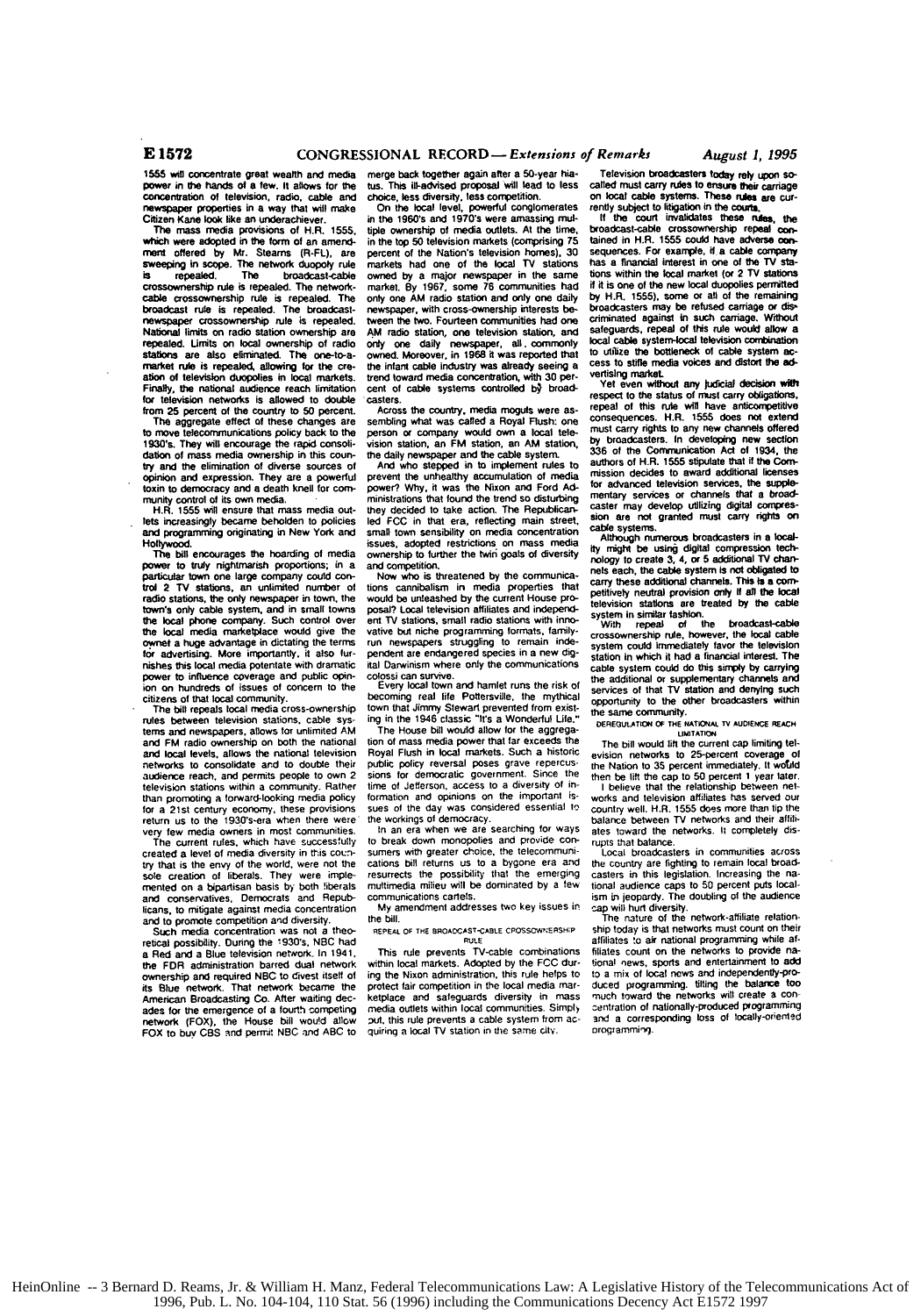**It** networks can own stations that cover the largest markets in the country, we lose the tra-<br>dition-and the capability--of having local af-<br>filiates pre-empt network programming to bring viewers important local news, public interest programming, and local **sports.** As **Ed** Reilly, president of McGraw Hill Broadcasting Co. said in testimony before the Committee: **A** network owned station almost never pre-empts a network program to cover a local sports event or to air a local charity telethon.

Because American society is built upon local community expression. the policy favor-ing tocalism is fundamental to the licensing **of** broadcast stations. Localism permits broadcasters to tailor their programming to the needs and interests **of** their communities. Moreover, as trends toward national homog-enization of the media grow-for example, cable channels **and** direct broadcast satellite service-localism increases in importance. Expansion of national media outlets increases the need for local media outlets with the **Io**cally ubiquitous reach **of** broadcast television stations.

In short. **relaxation** of the national audience caps is an anti-compettitive proposal. Deregulation of the audience cap will intensity concentration in the hands of **the** vertically-integrated, national television networks. Once they are permitted to gobble **up** additional local staeons, **these** mega-networks will have an in-creased abiltity to sell national advertising **by**

controlling local **distribution.** No one will argue that in general. **it** is not more efficient to simply make **local** broadcast stations passive conduits for network **trans-**missions from New York. Localism is **an** *ex-*pensive value. We **believe** I Is a vitally important value, however, and **like** universal service, **it** Is a principle of communications policy rooted In the Communications Act **of** 1934. **it** should be preserved **and** enhanced as we re-form our laws for the **next** century.

#### TRIBUTE TO **AMERICA'S** KOREAN WAR VETERANS

### **HON. RODNEY P. FRELINGHUYSEN**

OF **NEW JEaSY IN** THE **HOUSE** OF REPRESENTATIVES *Tuesday.* August **1,** *1995*

Mr. **FRELINGHUYSEN.** Mr. Speaker, today, **I** rise to pay tribute to our **Natlon's** Korean war veterans. Last week, the Korean War Veter-ans Memorial **was** dedicated to their honorand it's about time. These men and women have waited too long to be recognized for their sacrifices. They **fought,** and many died, for **"a**

country they never knew and a people they<br>never met," as reads an inscription on one of<br>the memorial's sculptures.<br>The Korean War Veterans Memorial is a<br>somber yet powerly memorial to those who<br>seved in what is often nefer victory in World War **It** and the national divsiveness sparked **by** the war in Vietnam. Yet. the Korean war was critical because it was the first test of the post-World War **II** order; our Nation's commitment to defend liberty **and 10** arrest the growing threat of tyranny were

being directly challenged. Carved **in** stone on the memorial are the words, "Freedom is Not Free-a **truism con-**

firmed **by** painful numbers. Over **5** million Americans were mobilized for the Korean war-103,000 were wounded in batte, **52,000** gave their lives and **8,000** prisoners **of** war are still unaccounted for. There are still over 140,000 Korean war veterans **in** New Jersey, 12,400 of them in the 1 **tth** Congressional Dis trict.

Today, as **I** speak, thousands of American troops work together with South Korean forces to maintain the fragile peace that their grandparents fought and died for along the 38th parallel. For 42 years now, they have stood watch. Ever vigilant, ever **brave,** they continue **to** guard what has become a thriving democ racy and a vibrant culture. **So.** while a threat still **looms** from the north, our Nation's commit ment to defend the principles **of** liberty remain steadfast.

The legacy of the soldiers who fought in the<br>frozen bills of the Korean Peninsula is evident frozen hills of the Korean Peninsula is evident today in the stark contrast **of** a nation's people still divided. The morning before the memorial" was dedicated, South Korea's President, Kim Yong-sam. addressed a **joint** session of the United States Congress as the leader of a free<br>and democratic nation while Kim II Jung of and democratic nation **while Kim II** Jung of North Korea still shrouds his people in the cloak of communism.

The Korean War Veterans Memorial serves as a reminder to the United States, South<br>Korea, and the rest of the world that freedom Korea, and the rest of the world that freedom has a price and we ought never to forget those who paid **it.**

#### THE HAMPTON **CLASSIC**

### **HON. MICHAEL** P. FORBES

**OF NEW YORK IN THE HOUSE OF REPRESENTATIVES**

*Tuesday.* August *1, 1995*

Mr. FORBES. Mr. Speaker, **I** rise today to proclaim August to be Hampton Classic Month. On August **27,** I will **join** with tens of thousands of admirers in Bridgehampton, Long Island, NY, **in** celebration **of** the 20th **an-** niversary of the Hampton Classic. In addition to being one of **the** Nation's most superb horseshows, it is also an outstanding fundrais- **ing** event. Thanks **to** the classic's program **of** charitable giving, the public's suppon of this wonderful event also makes possible a generosity that otherwise might **not** be available.

Since the inaugural show in **1976,** Southampton Hospital has received more than<br>\$500,000 thanks to patrons of the Hampton<br>Classic. In addition, Mr. Speaker, the classic produces significant annual revenues for the Nassau-Suffolk Chapter **of** Juvenile Diabetes Foundation and the **U.S.** Equestrian Team, sponsors of our Olympic and other inter national riding teams.

Mr. Speaker, **I** join with **all our** neighbors, ing heartiest congratulations and sincere thanks to everyone in the Hampton Classic<br>tarnity whose selfless devotion to this tremendous undertaking have made it a success.<br>The Hampton Classic is a truly extraordinary event and, on behalf of a grateful community, **<sup>I</sup>**extend my sincere appreciation to all who support **t**

#### HONORING DR. CARL **E.** WHIPPLE

#### **HON.** WILLIAM F. **CLIN'GER,** JR. **OF PENNSYLVANIA**

**IN** THE **HOUSE OF** REPRESENTATIVES

*Tuesday, August 1, 1995* honor Dr. Carl E. Whipple for a quarter cenfury **of** service to the Housing Authority of

Warren County, PA. **A** native Pennsylvanian. Dr. Whipple dedicated himself to educating and encouraging others to achieve their goals, He began his career as **a** teacher. subsequently earning masters and doctoral degrees in education. Following a naval tour aboard the aircraft car-rier **U.S.S.** Ranger, Dr. Whipple continued his devotion to education during a year mission to

India. Many regions across Pennsylvania also benefited **from** Dr. Whipple's **lifelong** commitment to community service. As a teacher, pincipal and superintendent of several schools, **Dr.** Whipple actively pursued improvement of

the public school system. In addition to his career as **an** educator, Dr. Whipple will long be remembered for the realization **of** one **of** his dreams. Following retirement from Warren County Schools, Dr. Whip-<br>ple while traveling on a family visit to Califor-<br>nia, viewed for the first time a public housing<br>complex for senior citizens. Upon return to Pennsylvania, Dr. Whipple led the charge to establish a similar program in Warren County. Not only did Dr. Whipple play an instrumental role designing the housing authority, he also served as chairman of the board of directors for **25** years.

From **his** first job **as** a high school teacher, **and** throughout his participation in **the Penn**sylvania Retired Public School Employees As-sociation. the Rotary Club, and the Northern Allegheny Conservation Association, Dr. **Whip**ple continuously demonstrated the depth of his

commitment to mankind. I am proud to recognize **Dr.** Carl **E.** Whipple for his outstanding accomplishments and traordinary dedication **to** public service in Warren County and throughout the world. **We.** in northwest Pennsylvania. are fortunate to have such an individual who serves as a **shining ex**ample **of** what community service **is all** about.

## **A** SALUTE TO JAZMIN BROOKS

#### **HON.** PASY.T. **MINK** OF HAWAII

**IN** THE **HOUSE OF** REPRESENTATIVES *Tuesday,* August *1, 1995*

Mrs. MINK of Hawaii. Mr. Speaker. I would like to take this opportunity to salute an outstanding young women from my congressiona<br>district, Ms. Jazmin Brooks. Jazmin was re-<br>cently named a national winner of the "Voice of Democracy" broadcast Scripwriting contest which is sponsored **by** the Veterans of Foreign Wars **of** the United States and its Ladies **Aux**iliary. The competition requires high school students to write an essay on a specified patoofic theme. In **1995,** over **126.000** students participated. Jazmn was sponsored **by** VFW Post **2875,** VFW Post **94,** Ship's Post 2432 **and** its Ladies Auxiliary. **All** are located in Honolulu **HI.** This year's theme was entitled, My Vision for America" and **I** am pleased to share Jazmin's award winning entry with you.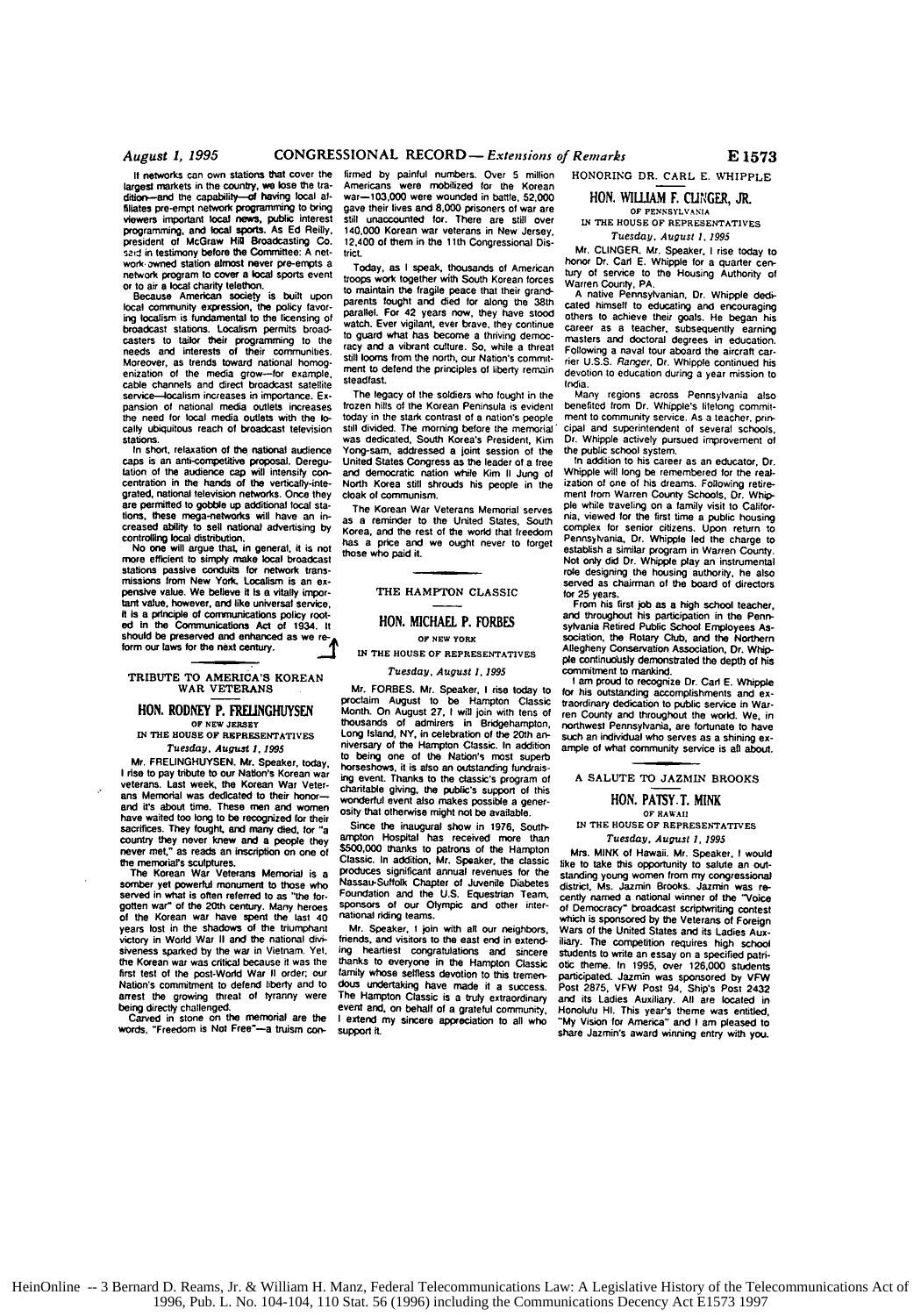HeinOnline -- 3 Bernard D. Reams, Jr. & William H. Manz, Federal Telecommunications Law: A Legislative History of the Telecommunications Act of 1996, Pub. L. No. 104-104, 110 Stat. 56 (1996) including the Communications Decency Act [clii] 1997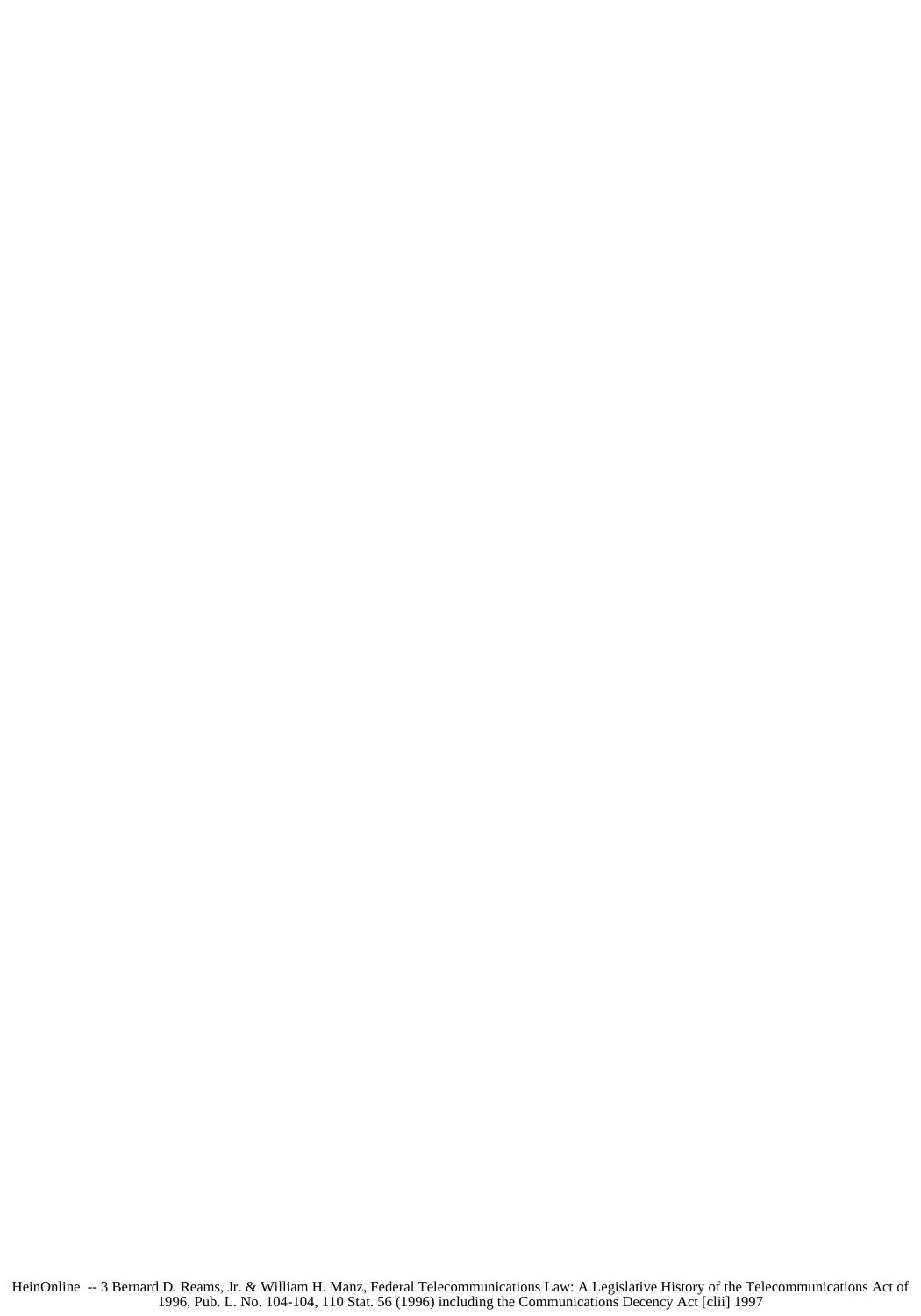Document No. **63**